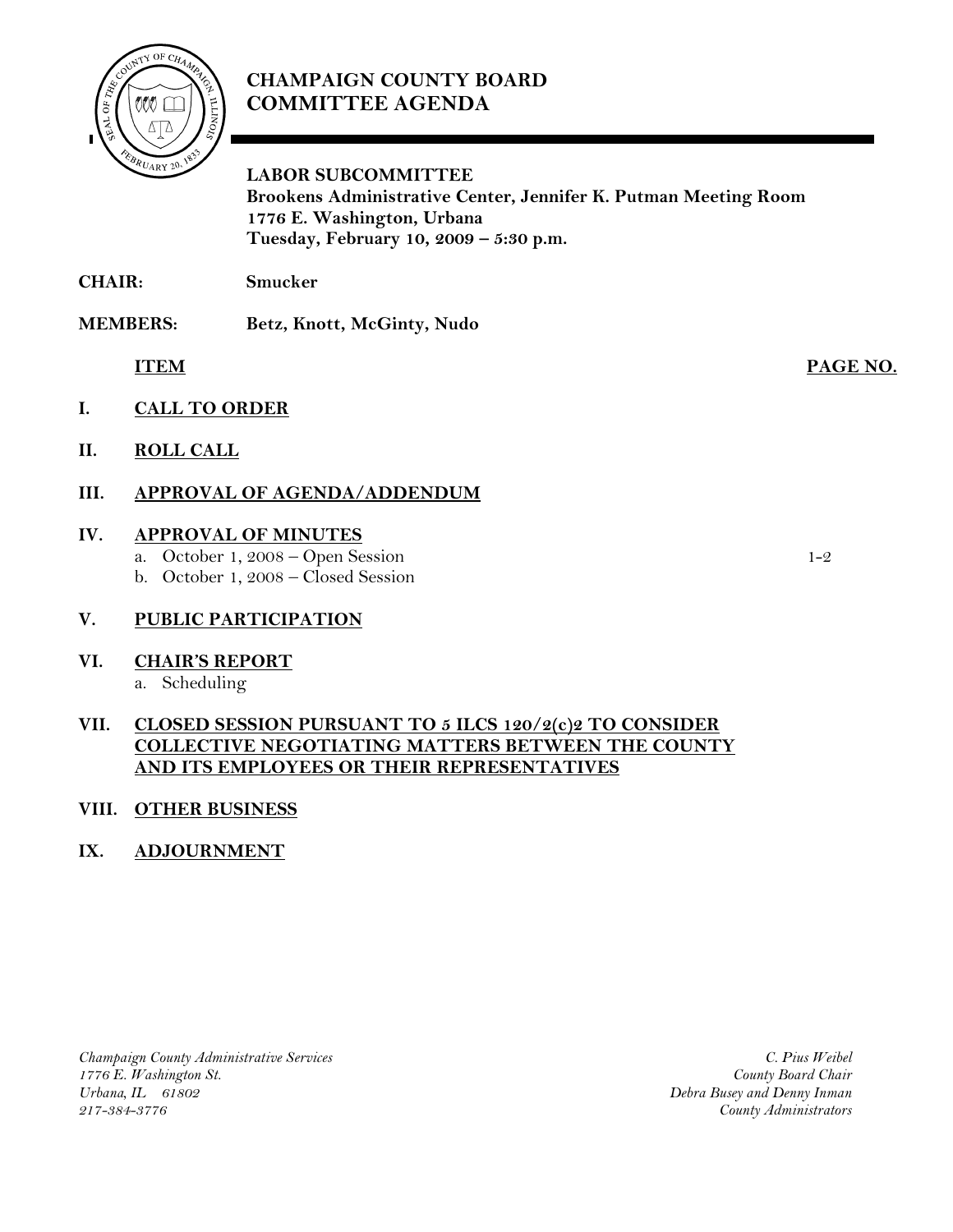| <b>LABOR COMMITTEE</b><br><b>Wednesday, October 1, 2008</b><br><b>Brookens Administrative Center, Meeting Room 2</b><br>1776 E. Washington St., Urbana |                                                                                                                                                                                                                         |
|--------------------------------------------------------------------------------------------------------------------------------------------------------|-------------------------------------------------------------------------------------------------------------------------------------------------------------------------------------------------------------------------|
| $4:30$ p.m.                                                                                                                                            |                                                                                                                                                                                                                         |
| <b>MEMBERS PRESENT:</b>                                                                                                                                | Betz, McGinty, Moser                                                                                                                                                                                                    |
| <b>MEMBERS ABSENT:</b>                                                                                                                                 | Gross (Chair), Knott,                                                                                                                                                                                                   |
| <b>OTHERS PRESENT:</b>                                                                                                                                 | Kat Bork (Administrative Secretary), Deb Busey (County Administrator<br>of Finance & HR Management), David DeThorne (Senior Assistant<br>State's Attorney), Dan Walsh (Sheriff), C. Pius Weibel (County Board<br>Chair) |
| <b>CALL TO ORDER</b>                                                                                                                                   |                                                                                                                                                                                                                         |
|                                                                                                                                                        |                                                                                                                                                                                                                         |
|                                                                                                                                                        | Betz called the meeting to order at 4:32 p.m.                                                                                                                                                                           |
| <b>Motion carried.</b><br><b>ROLL CALL</b>                                                                                                             |                                                                                                                                                                                                                         |
| quorum.                                                                                                                                                |                                                                                                                                                                                                                         |
| <b>APPROVAL OF AGENDA/ADDENDUM</b>                                                                                                                     |                                                                                                                                                                                                                         |
|                                                                                                                                                        | <b>MOTION</b> by McGinty to approve the agenda; seconded by Moser. <b>Motion carried.</b>                                                                                                                               |
| <b>APPROVAL OF MINUTES</b>                                                                                                                             | <b>MOTION</b> by McGinty for Betz to act as Chair in the absence of Gross; seconded by Moser.<br>Betz, McGinty, and Moser were present at the time of roll call, establishing the presence of a                         |
| 9, 2008; seconded by McGinty. Motion carried.                                                                                                          | <b>MOTION</b> by Moser to approve the Labor Committee open and closed session minutes of April                                                                                                                          |
| <b>PUBLIC PARTICIPATION</b>                                                                                                                            |                                                                                                                                                                                                                         |